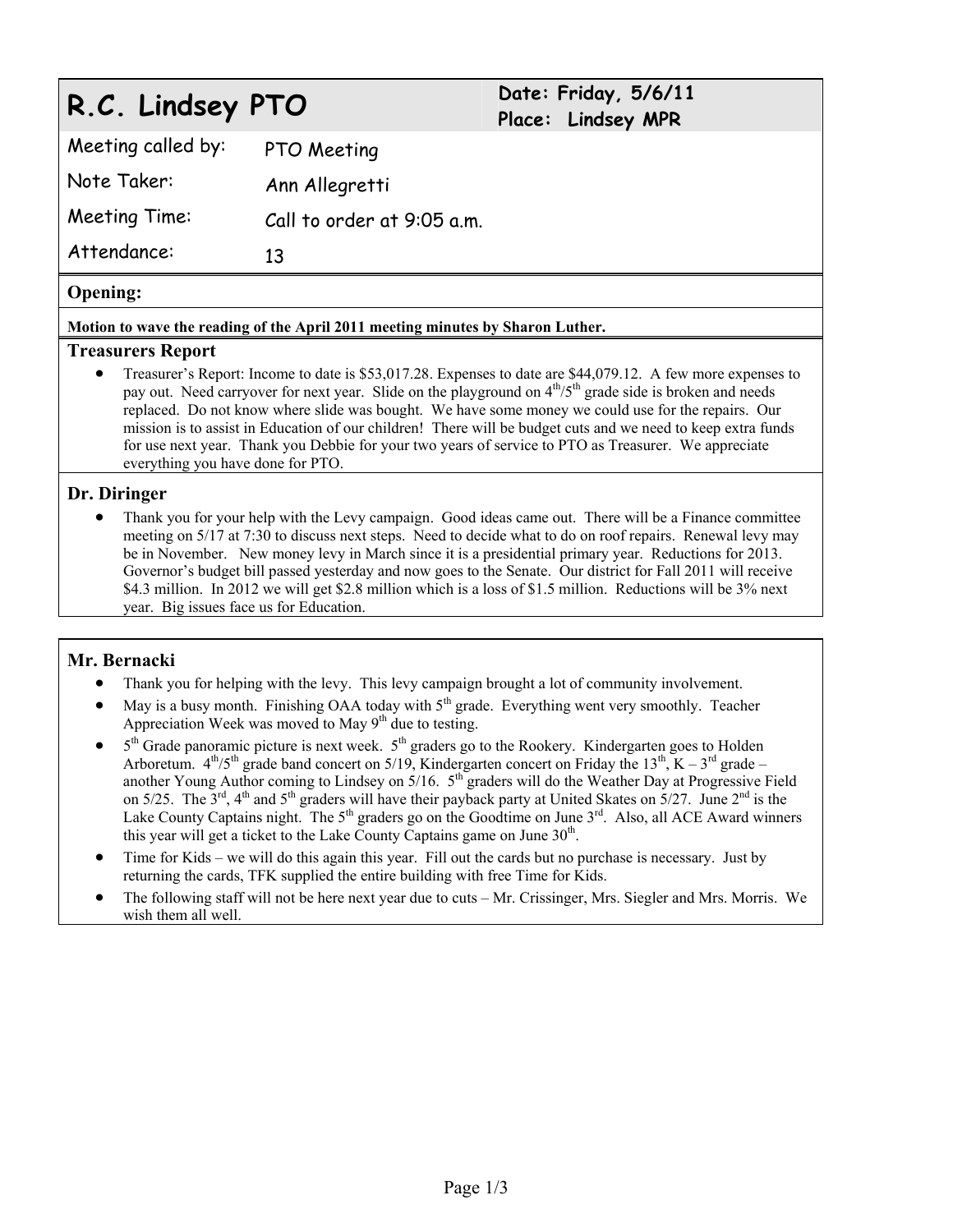#### **Chairperson Reports**

- Book Fair –Theresa Kulp/ Sally Contizano Not present  $\frac{1}{2}$  price book fair will be May 25, 26 and 27<sup>th</sup>. Stock up on Summer reading.
- Box Tops Lynn Zagorski Contest under way is students vs. staff. Winner gets an ice cream treat. We received a check for \$1,041.80.
- Market Day Sales down from last year. We still have a May and June sale. The June sale will be on June  $13<sup>th</sup>$  with a 1:00 – 2:00 pick up time.
- Membership Lynn Zagorski and Debbie Kreuz We will do membership drive in May. Will send info out on 5/16. Early membership drive in May. Asking for email addresses, cell phone numbers and asking if texting is ok. We need 100% participation. Contest for the classrooms with 100% parent participation.
- PTO Golf Outing Scheduled for May 21<sup>st</sup>. We only 10 teams signed up so far. Need sponsors for holes. Will do separate flyer for the steak dinner.

## **Old Business**

- Levy The Levy failed. 22% voter turnout. There will be a levy on the November ballot. We tried with signs, phone calls, mailings etc. A lot of involvement from the community. School board members up for reelection in November.
- Teacher Appreciation Week May  $9^{th}$   $13^{th}$  Luncheon will be May  $10^{th}$ . We will do flowers for the teacher's lounge and a banner.
- Open Committee Chairs **Grandparents Day** CO-CHAIR position OPEN, **Family Fun Day** CHAIR position OPEN, **First Day Greeters** – CHAIR position OPEN, Fundraising – CHAIR position OPEN.
- Outdoor Message Board Looking at signs for pick up line. More details to follow.

#### **New Business**

- Motion needed to authorize Principal and Teacher grants in August.  $1<sup>st</sup>$  Keri Pattison,  $2<sup>nd</sup>$  Lori Roth. All in favor. Motion granted.
- Audit Committee need 3 people to review the books from 2010/2011 school year. Thank you to Keri Pattison, Becky Edwards and Jim Widmar for volunteering. This review needs to be completed by Mid August but not before July 31<sup>st</sup>.
- Volunteers needed for field day at lunch time to serve pizza and watermelon. Field day is June 8<sup>th</sup>. Also need volunteers for 1<sup>st</sup> day packets on 8/17 at 9:30 a.m., 1<sup>st</sup> day greeters for the first 3 days of school. Ice cream social will be on 8/19 from 12:00 – 2:00.
- $\bullet$  5<sup>th</sup> grade DVD The DVD is finished and just needs copied. No DARE this year. PTO will do cake and juice for the 5<sup>th</sup> graders on the last day of school while they watch the DVD. Room parents will coordinate this day.
- Calendar for 2011/2012 school year Laps for Lindsey walkathon will be on 9/23, Family Fun Day will be on Saturday 10/22, Halloween parties will be on 10/31, Grandparents/Special Person's Day will be for Kindergarten and  $1<sup>st</sup>$  grade only this year. Donuts at Dawn will be on 11/3 and 11/4 and we will do this every year. Winter parties will be a movie again this year. We will break up the classes as K -1, 2-3 and 4-5. We will do Valentine's parties again on February  $14<sup>th</sup>$ .
- Mr. Crissinger is being let go due to budget cuts. We will miss him dearly. He has done a lot for our children and PTO. We will be sending home note cards for each child to write him a note, story or picture for him. We will bind them together by grade level. After Tug-a-War one child from each grade will present the cards to Mr. Crissinger. PTO will also do a gift card. Other staff leaving due to cuts is Sally Siegler and Terry Morris. Thank you for your devotion to our children at Lindsey.
- Great big Thank you to Lori Roth for all of your years of Service. We appreciate all you have done at Lindsey school. We will miss you!